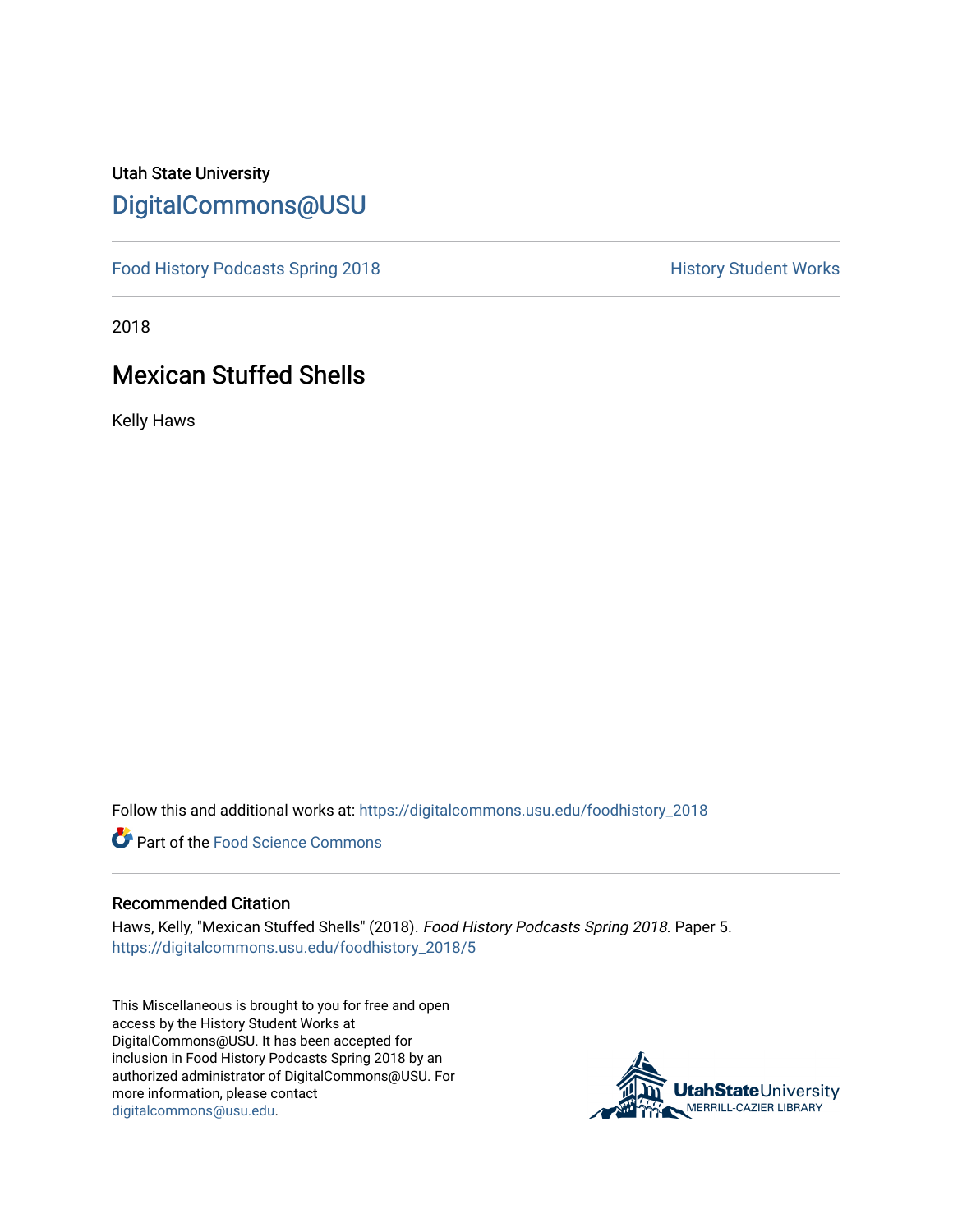#### Mexican Stuffed Shells

I choose this recipe for the community cookbook because I think it is delicious. This recipe represents independence for me as well as growth in the kitchen. Mexican Stuffed Shells are a fusion dish with long histories in both of the cultures it represents. Along with a great taste it reminds me of family, college hardships, and good memories.

I came upon this recipe back in my sophomore year at Utah State, in 2011. Being a young, fresh, struggling college student, food became a hardship. Coming from a home with a mother who cooked daily, providing for myself was hard and intimidating at first. I missed the home cooked meals from my mom, especially when I found myself making my usual daily meal of a quesadilla. While scrolling through Pinterest I came upon the recipe of Mexican Stuffed Shells. Being from San Diego, California located right next to the Mexico border, there is a very strong influence on the food-ways we experience. Along with the familiarities that I found in this recipe I also felt as though it was my level of cooking, which at the time, was quite low. I took on the challenge of cooking and whipped up a pan of Mexican Stuffed Shells like a champion. Inviting my fellow struggling college student roommates to our dinner table, this was one of the only meals with my roommates that I actually remember the food we ate. It was a small step for our stomachs, but a huge leap for our independence and culinary futures. This meal had a huge impact on my confidence in the kitchen I can still remember how accomplished and proud I felt.

Just from the title of the dish one could see that it is a fusion dish. The "stuffing" it referrers to is that of seasoned ground beef, usually found in tacos. The creation of tacos can be traced back to the early 1500s and were made with thin meat slices cooked over coals. Baked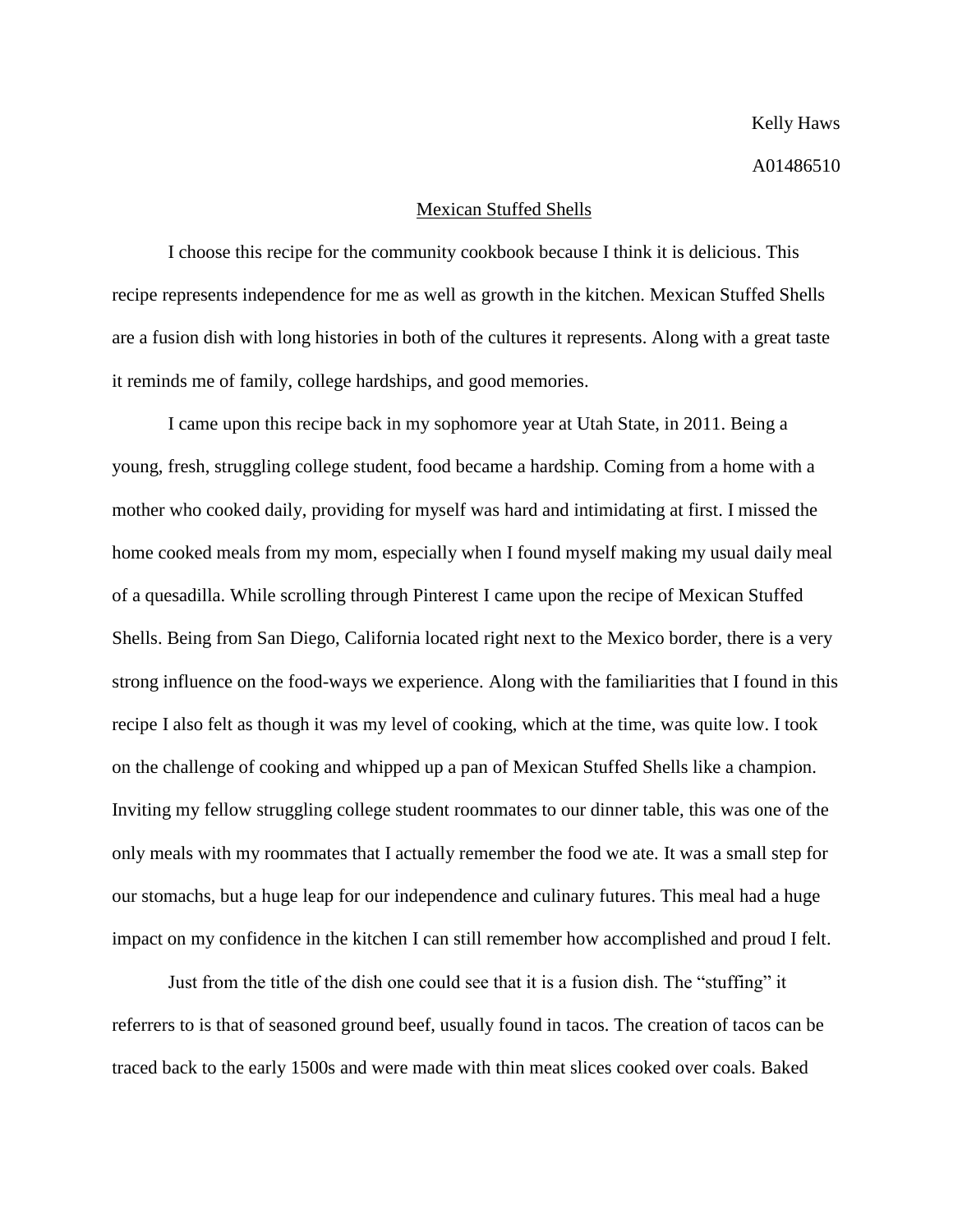pasta and shells can be found back in the Middle Ages and were used to show off creativity and practicality; using whatever is on hand. I think recipe is an example of how well foods can blend together.

Food can be a trigger for memories, and I can see that in this recipe of Mexican Stuffed Shells for me. I came from a house that had dinner cooked every night from my mom who is skilled in the kitchen. It was, and still is very rare that my own mother takes a recipe or piece of cooking advice from me. However, with this recipe, you should ask her how she got it. Let me answer for her, it was from me. This is a recipe that my mom not only took from my cookbook, but she makes regularly. When we travel home to see my parents in San Diego, my mom always has a pan of Mexican Stuffed Shells waiting to great our hangry bellies.